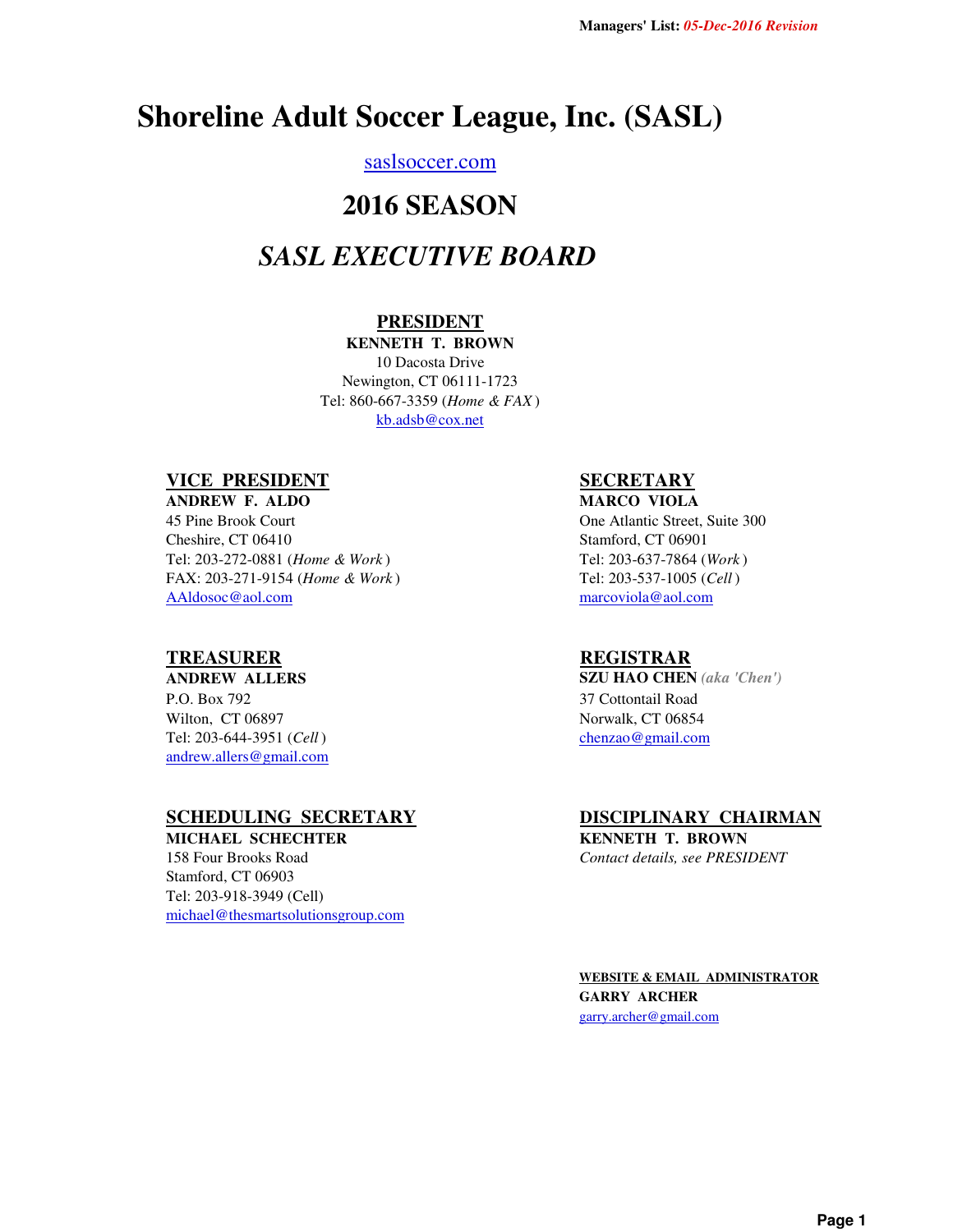| <b>SASL OVER-30 LEAGUE</b>                                                                                   |                                                | <b>FIRST DIVISION</b>                         |
|--------------------------------------------------------------------------------------------------------------|------------------------------------------------|-----------------------------------------------|
| TEAM                                                                                                         | <b>MANAGER</b>                                 | <b>ASSISTANT</b>                              |
| CLUB NAPOLI S.C.                                                                                             | <b>JOE GELOSO</b>                              |                                               |
|                                                                                                              | Chamberlain Court                              |                                               |
| 1st shirt: Navy Blue & White // 2nd shirt: Red & White                                                       | Cheshire, CT 06410                             |                                               |
| Field: Quinnipiac Park, Cheshire, CT                                                                         | 203-996-1968 (Home)                            |                                               |
| Alternate field: Post University, Waterbury, CT                                                              |                                                |                                               |
|                                                                                                              | jgigo@aol.com                                  |                                               |
| DANBURY UNITED S.C.                                                                                          | <b>MANNY CIPRIANO</b>                          | <b>XAVY EGURBIDE</b>                          |
|                                                                                                              | 8 Old Stadley Rough Road                       | 51 Glenwood Rd                                |
| 1st shirt: Red // 2nd shirt: White                                                                           | Danbury, CT 06811-3322                         | Weston, CT 06883                              |
|                                                                                                              | 203-798-6300 (Home)                            | 203-521-6065 (Cell)                           |
| Field: Portuguese Cultural Center, Danbury, CT                                                               | 203-313-0411 (Cell)                            |                                               |
|                                                                                                              | mannycip@aol.com                               | xavier@freeagents.com                         |
| ECUACHAMOS F.C.                                                                                              | <b>CRISTIAN VALENCIA</b>                       | <b>RICHARD VALENCIA</b>                       |
|                                                                                                              | 5 Dempsey Road                                 | 5 Dempsey Road                                |
| 1st shirt: Red // 2nd shirt: Blue                                                                            | Ansonia, CT 06401                              | Ansonia, CT 06401                             |
| Field: Chargers Field, Ansonia, CT                                                                           | 203-278-3550 (Cell)                            | 203-278-6682 (Cell)                           |
|                                                                                                              | ecuachamosfc@gmail.com                         | richard valencia@hotmail.com                  |
| F.C. SHELTON                                                                                                 | <b>FRANCO FRANZESE</b>                         | <b>MARCO MARINI</b>                           |
|                                                                                                              | 2 Pondview Drive                               | 8 Grace Moore Road                            |
| 1st shirt: Orange // 2nd shirt: Black                                                                        | Shelton, CT 06484                              | Sandy Hook, CT 06482                          |
|                                                                                                              | 203-414-8650 (Cell)                            | 203-613-8084 (Cell)                           |
| Primary field: Nike Recreation Fields ("Nike Site"), Shelton, CT                                             | fdfdesign@icloud.com                           | mmarini12@yahoo.com                           |
| Alternate field: Short Beach, Stratford, CT                                                                  |                                                |                                               |
| <b>GREENWICH ARSENAL S.C.</b>                                                                                | <b>MAX DE PAOLA</b>                            | PAT HANNA                                     |
|                                                                                                              | 167 Sturges Ridge Road                         | 66 West Cross Road                            |
| 1st shirt: White // 2nd shirt: Black                                                                         | Wilton, CT 06897                               | New Canaan, CT 06840                          |
| Primary field: Cos Cob Park, Cos Cob, CT                                                                     | 203-569-2973 (Home)                            | 203-252-2667 (Work)                           |
| [Greenwich Cos Cob Park is an artifical turf field]<br>Alternate field: Greenwich High School, Greenwich, CT | 617-905-2115 (Cell)<br>$max$ depaola@gmail.com | 203-253-9184 (Cell)<br>phanna06@optonline.net |
| [Greenwich High School is an artifical turf field]                                                           |                                                |                                               |
|                                                                                                              |                                                |                                               |
| MILFORD TUESDAY S.C.                                                                                         | <b>CHRIS CARREIRA</b>                          | DANIEL CUMMINGS                               |
| 1st shirt: Orange // 2nd shirt: Blue ?                                                                       | 3 Regan Circle                                 | 95 Valley Road                                |
|                                                                                                              | Shelton, CT 06484<br>203-509-7729 (Cell?)      | Westport, CT 06880<br>720-308-2780 (Cell?)    |
| Primary field: Fred Wolfe #4, Orange, CT                                                                     |                                                |                                               |
| Alternate field: Fred Wolfe #3, Orange, CT                                                                   | christophercarreira@yahoo.com                  | $d$ mcummings24@msn.com                       |
|                                                                                                              |                                                |                                               |
| <b>NAUGATUCK FUSION S.C.</b>                                                                                 | RENATO daSILVA<br>P.O. Box 734                 | Joe DaSilva<br>1042 Summit Road               |
| 1st shirt: Red // 2nd shirt: Black                                                                           | Brookfield, CT 06804                           | Cheshire, CT 06410                            |
|                                                                                                              | 203-808-3601 (Cell)                            | 203-565-3088 (Cell)                           |
| Field: City Hill Middle School, Naugatuck, CT                                                                | 203-431-6844 (Work)                            |                                               |
|                                                                                                              | Renato24d@yahoo.com                            | Jd0770@yahoo.com                              |
| NEWINGTON PORTUGUESE S.C.                                                                                    | <b>NUNO FERREIRA</b>                           | <b>MARCO GOMES</b>                            |
|                                                                                                              | 40 Mildred Road                                | 21 Crosby Street                              |
| 1st shirt: Green // 2nd shirt: Blue                                                                          | West Hartford, CT 06107                        | West Hartford CT 06107                        |
|                                                                                                              | 860-521-2732 (Home)                            | 860-263-9175 (Home)                           |
| Field: Martin Kellog Middle School, Newington, CT                                                            | 860-558-3959 (Work and Cell)                   | 860-597-9787 (Work and Cell)                  |
|                                                                                                              | nunoferreira1178@gmail.com                     | vipergdc@yahoo.com                            |
| <b>NORTH BRANFORD S.C.</b>                                                                                   | <b>DARREN McINTYRE</b>                         | <b>STEVEN CALVO</b>                           |
|                                                                                                              | 1028 Moosehill Road                            | 138 Oxbow Lane                                |
| 1st shirt: Red/White // 2nd shirt: Yellow                                                                    | Guilford, CT 06437                             | Northford, CT 06472                           |
| Primary field: Northford Park, Northford, CT                                                                 | 203-435-0298 (Cell)                            | 203-627-2814 (Cell)                           |
| Alternate field: North Branford High School, North Branford, CT                                              | darren@onlymyemail.com                         | steve@premierpavingllc.com                    |
| POLONEZ UNITED S.C.                                                                                          | <b>MICHAL ZUBER</b>                            | <b>DAMIAN URBAN</b>                           |
|                                                                                                              | 30 Governon Street                             | 6 Tremont Street                              |
| 1st shirt: Red // 2nd shirt: Silver                                                                          | New Britain, CT 06053                          | Newington, CT 06111                           |
| Primary field: Cromwell Middle School, Cromwell, CT                                                          | 860-559-6462 (Cell)                            | 860-518-0516 (Cell)                           |
| Alternate field: Sage Park, Berlin, CT                                                                       | zuberg1985@yahoo.com                           | urban.damian@yahoo.com                        |

**[Sage Park is an artifical turf field]**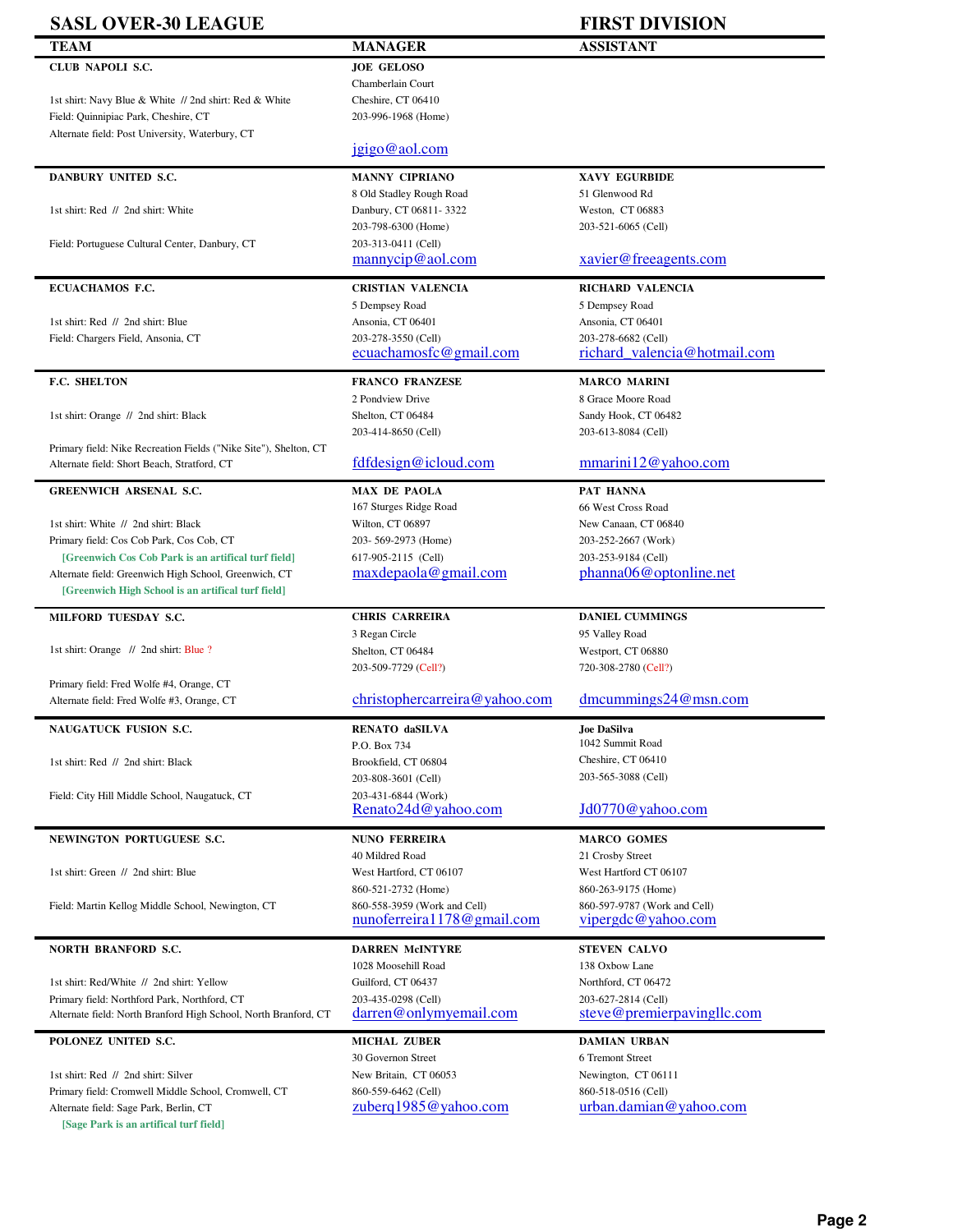| <b>SASL OVER-30 LEAGUE</b>                                                                                                              |                                                                 | <b>SECOND DIVISION</b>                                     |
|-----------------------------------------------------------------------------------------------------------------------------------------|-----------------------------------------------------------------|------------------------------------------------------------|
| <b>TEAM</b>                                                                                                                             | <b>MANAGER</b>                                                  | <b>ASSISTANT</b>                                           |
| <b>BRIDGEPORT UNITED S.C.</b>                                                                                                           | <b>ANTONIO ANTUNES</b>                                          | <b>NELSON MEDEIROS</b>                                     |
|                                                                                                                                         | 30 Chester Road                                                 | 35 Wiltan Drive                                            |
| 1st shirt: Red // 2nd shirt: Dark Grey                                                                                                  | Easton, CT 06612                                                | Monroe, CT 06468                                           |
| Primary field: Veterans Memorial Park, Bridgeport, CT                                                                                   | 203-331-6215 (Cell)                                             | 203-610-5651 (Cell)                                        |
| [Veterans Memorial Park is an artificial turf field]                                                                                    | t.antunes $10@$ gmail.com                                       | Nelson-medeiros@live.com                                   |
| Alternate field: Seaside Park, Bridgeport, CT                                                                                           |                                                                 |                                                            |
| <b>CASEUS NEW HAVEN F.C.</b>                                                                                                            | <b>ROBERT BARTHOLOMEW</b>                                       | <b>OMAR ESPINOSA</b>                                       |
|                                                                                                                                         | 128 Putnam Avenue                                               | 11 Valley View Drive                                       |
| 1st shirt: White // 2nd shirt: Black                                                                                                    | New Haven, CT 06510                                             | Hamden, CT 06518                                           |
| Primary field: Ken Strong Stadium, West Haven, CT                                                                                       | 203-508-0966 (Cell)                                             | 203-815-3234 (Cell)                                        |
| [Ken Strong Stadium is an artificial turf field]                                                                                        | robert.bartholomew@yale.edu                                     | operator_omar@yahoo.com                                    |
| Alternate field: Albertus Magnus College, Celentano Soccer Field, New Haven, CT<br>[Celentano Soccer Field is an artificial turf field] |                                                                 |                                                            |
| <b>CLINTON F.C.</b>                                                                                                                     | <b>JASON DIGIANDOMENICO</b>                                     | <b>JOHN ORSINA</b>                                         |
|                                                                                                                                         | 28 Valley Road                                                  | 398 McVeagh Road                                           |
| 1st shirt: Navy Blue // 2nd shirt: Light Blue                                                                                           | Clinton, CT 06413                                               | Westbrook, CT 06498                                        |
| Primary field: Indian River Sports Complex, Clinton, CT                                                                                 | 203-627-4199 (Home)                                             | 860-227-4287 (Home & Work)                                 |
| [The artificial turf field]                                                                                                             | 203-643-0091 (Work)                                             |                                                            |
| Alternate field: Indian River Sports Complex, Clinton, CT                                                                               | jdigiandomenico@gmail.com                                       | jorsina@westbrookblock.com                                 |
| [The natural grass field]                                                                                                               |                                                                 |                                                            |
| F.C. POLONIA FALCON                                                                                                                     | <b>WOJCIECH MAREK</b>                                           | <b>RAFAL BACLAWSKI</b>                                     |
|                                                                                                                                         | P.O. Box 873                                                    | 45 Devens Street                                           |
| 1st shirt: White // 2nd shirt: Red                                                                                                      | Seymour, CT 06483                                               | New Britain, CT 06051                                      |
| Primary field: Falcon Field, New Britain, CT                                                                                            | 203-343-9873 (Cell)                                             | 860-967-8788 (Cell)                                        |
| Alternate field: Stanley Quarter Park, New Britain, CT                                                                                  | wpmarek@hotmail.com                                             | bialymisiu28@gmail.com                                     |
| HENRY C. REID F.C.                                                                                                                      | <b>ROBERT FRANCHINI</b>                                         | <b>BRIAN SASSO</b>                                         |
|                                                                                                                                         | 2682 Burr Street                                                | 89 Rakoczy Avenue                                          |
| 1st shirt: Black // 2nd shirt: White                                                                                                    | Fairfield, CT 06824                                             | Fairfield, CT 06824                                        |
| Field: Fairfield Ludlowe High School, Fairfield, CT                                                                                     | 203-751-3695 (Cell)                                             | 203-522-8470 (Cell)                                        |
| [Fairfield Ludlowe High School is an artifical turf field]                                                                              | rsrfranchini@yahoo.com                                          | brian sasso@hotmail.com                                    |
| LITCHFIELD COUNTY BLUES S.C.                                                                                                            | <b>MATTHEW P. McDEVITT</b>                                      | <b>JAMIE ARBER</b>                                         |
|                                                                                                                                         | 35 Prospect Mountain Road                                       | 501Torrington Road                                         |
| 1st shirt: White // 2nd shirt: Black                                                                                                    | Bantam, CT 06750                                                | Litchfield, CT 06759                                       |
| Field: Whittlesey Harrison Recreation Area, Morris, CT                                                                                  | 860-201-3353 (Cell)<br>lcbluessc@hotmail.com                    | 203-706-6632 (Cell)<br>litchfieldcountyblues@gmail.com     |
|                                                                                                                                         |                                                                 |                                                            |
| MILFORD AMIGOS S.C.                                                                                                                     | <b>CORMAC BYRNE</b>                                             | <b>JAMES MURPHY</b>                                        |
|                                                                                                                                         | 125 Lexington Way North                                         | 86 Barbara Drive                                           |
| 1st shirt: White // 2nd shirt: Black                                                                                                    | Milford, CT 06460                                               | Milford, CT 06460                                          |
| Field: Pease Road Field, Woodbridge, CT                                                                                                 | 203-283-7575 (Home), 203-531-1588 (Work)<br>203 218 5951 (Cell) | 203-848-5684 (Cell)                                        |
|                                                                                                                                         | cbyrne@jbmparch.com                                             | mynameiscoachmurphy@yahoo.co.uk                            |
| MONTVILLE F.C.                                                                                                                          | <b>WARRAN SAINZ</b>                                             | <b>RYAN MARQUIS</b>                                        |
|                                                                                                                                         | 85 Neptune Ave                                                  | 282 Barstow Rd                                             |
| 1st shirt: Black // 2nd shirt: White                                                                                                    | New London, CT 06320                                            | Canterbury, CT 06331                                       |
| Primary field: Montville High School [artificial turf field]                                                                            | 860-705-6800 (Home)                                             | 860-556-9112 (Home)                                        |
| Alternate field: Montville High School [multiple grass fields]                                                                          |                                                                 | 860-942-4554 (Work)                                        |
| [Montville High School is an artifical turf field]                                                                                      | sainzware <sub>n</sub> @gmail.com                               | r marquis@live.com                                         |
| NEWTOWN SALTY DOGS S.C.                                                                                                                 | <b>SCOTT KELLERMAN</b>                                          | <b>GAVIN DIGNON</b>                                        |
|                                                                                                                                         | 44 Bear Hills Road                                              | 113 Charles Street                                         |
| 1st shirt: Green // 2nd shirt: White                                                                                                    | Newtown, CT 06470                                               | Fairfield, CT 06824                                        |
| Primary field: Treadwell Park, Newtown, CT                                                                                              | 203-491-2161 (Home)                                             | 203-727-9907 (Home & Cell)                                 |
| [Treadwell Park is an artifical turf field]<br>Alternate field: Newtown High School, Newtown, CT                                        | 203-984-4972 (Cell)<br>skellermannhi23@gmail.com                | $\frac{gav@dignons.com}{gav@dignons.com}$                  |
|                                                                                                                                         |                                                                 |                                                            |
| STAMFORD F.C.                                                                                                                           | <b>BRIAN PIECHOWICZ</b><br>35 Mimosa Court                      | <b>JORGE E. ARGUDO</b><br>100 Glenbrook Road, Apartment 28 |
| 1st shirt: Navy Blue // 2nd shirt: Sky Blue                                                                                             | Ridgefield, CT 06877                                            | Stamford, CT 06902                                         |
| Primary field: West Beach Park, Stamford, CT                                                                                            | 914-489-6502 (Cell)                                             | 203-912-6982 (Cell)                                        |
| Alternate field: West Beach Park, Stamford, CT                                                                                          | 203-894-5227 (Home)                                             |                                                            |
| [Both fields at West Beach Park are artificial turf fields]                                                                             | brian.piechowicz@gmail.com                                      | yoyi1978@hotmail.com                                       |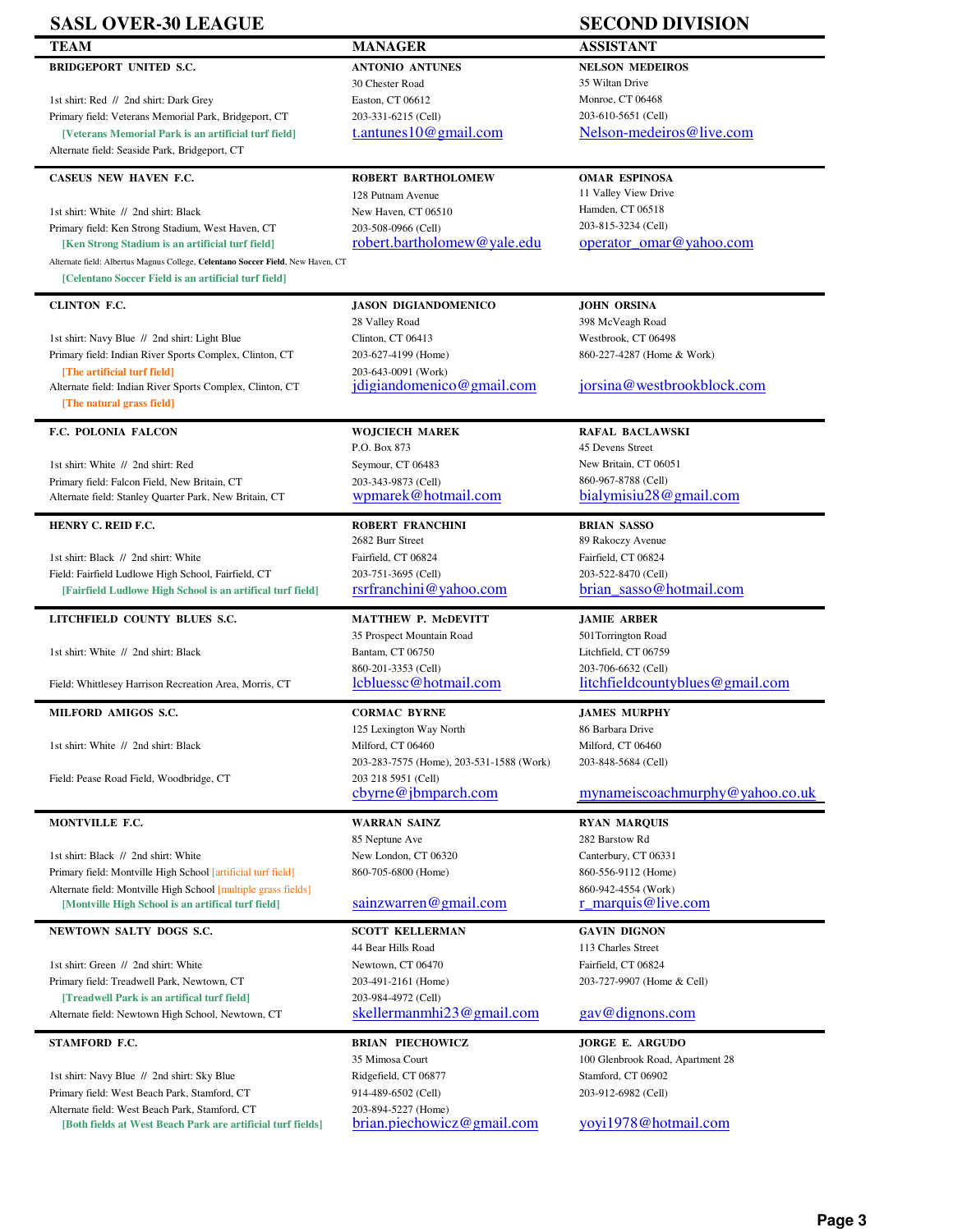| <b>SASL MASTERS LEAGUE (Over-40s)</b>                                                   |                                                      | <b>FIRST DIVISION</b>                       |
|-----------------------------------------------------------------------------------------|------------------------------------------------------|---------------------------------------------|
| <b>TEAM</b>                                                                             | <b>MANAGER</b>                                       | <b>ASSISTANT</b>                            |
| <b>CHESHIRE AZZURRI S.C.</b>                                                            | <b>ANDREW (ANDY) ALDO</b>                            | <b>MARIO FERRUCCI</b>                       |
|                                                                                         | 45 Pine Brook Court                                  | 30 School House Rd                          |
| 1st shirt: Royal Blue // 2nd shirt: White                                               | Cheshire, CT 06410                                   | Watertown, CT 06795                         |
|                                                                                         | 203-272-0881 (Home),<br>203-439-2804 (Work)          | 203-565-9518 (Cell)                         |
| Field: Quinnipiac Recreation Area, Cheshire, CT                                         | 203-710-0983 (Cell)                                  |                                             |
|                                                                                         | AAldosoc@aol.com                                     | ferruch@optonline.net                       |
| DANBURY UNITED S.C.                                                                     | <b>HENRIQUE (RICK) PINHEIRO</b>                      | <b>CARLOS CANHAO</b>                        |
|                                                                                         | 317 Candlewood Lake Road                             | Street address?                             |
| 1st shirt: Red // 2nd shirt: White                                                      | Brookfield, CT 06804                                 | Town, State, Zip Code ?                     |
|                                                                                         | 203-775-6229 (Home)                                  | 203-943-0127 (Home & Work)?                 |
| Field: Portuguese Cultural Center, Danbury, CT                                          | 203-501-7358 (Work)                                  |                                             |
|                                                                                         | cleantekjanitorial@hotmail.com                       | benfica512@aol.com                          |
| FAIRFIELD G.A.C. S.C.                                                                   | <b>LEE WAIBEL</b>                                    | <b>JAMIE POFF</b>                           |
|                                                                                         | 21 St. Mary's Land                                   | 70 Maple Drive                              |
| 1st shirt: Green & White Stripes // 2nd shirt: Black                                    | Norwalk, CT 05851                                    | Fairfield, CT 06824                         |
| Primary field: Fairfield Ludlowe High School, Fairfield, CT                             | 203-615-4419 (Home)                                  | 203-339-2107 (Home)                         |
| [Fairfield Fairfield Ludlowe High School is an artifical turf field] Carlig14@yahoo.com |                                                      | jamie poff@yahoo.com                        |
| Alternate field: Warde High School, Fairfield, CT                                       |                                                      |                                             |
| [Warde High School is an artifical turf field]                                          |                                                      |                                             |
| <b>GREENWICH ARSENAL S.C.</b>                                                           | <b>JIM DOW</b>                                       | <b>ALEX DIXON</b>                           |
|                                                                                         | 15 Rockland Place                                    | 67 Summit Road                              |
| 1st shirt: Red // 2nd shirt: Colour ???                                                 | Old Greenwich, CT 06870                              | Riverside, CT 06878                         |
| Primary field: Greenwich High School, Turf #3                                           | 203-344-1211 (Home), 203-905-6717 (Work)             | 203-637-0354 (Home)                         |
| [Greenwich High School is an artifical turf field]                                      | 917-841-5489 (Cell)                                  | 203-209-4185 (Cell)                         |
| Alternate field: Central Middle School, Greenwich, CT                                   | jpd36@optonline.com                                  | ralexanderdixon@gmail.com                   |
|                                                                                         |                                                      |                                             |
| <b>GREENWICH GUNNERS S.C</b>                                                            | <b>MARK BELLAMY</b><br>58 Bartina Lane               | <b>MITCH ZAVALA</b>                         |
| 1st shirt: Red & Black // 2nd shirt: Green & White                                      | Stamford, CT 06902                                   | 455 Hoyt Street<br>Darien, CT 06820         |
| Primary field: Cos Cob Park, Greenwich, CT                                              | 203-964-7906 (Cell)                                  | 203-223-4512 (Cell)                         |
| Alternate field: Greenwich High School, Greenwich, CT                                   | <u>bellsgunners@aol.com</u>                          | <u>mitzav@gmail.com</u>                     |
| [Greenwich High School is an artifical turf field]                                      |                                                      |                                             |
| Alternate field: Western Middle School, Greenwich, CT                                   |                                                      |                                             |
|                                                                                         |                                                      |                                             |
| <b>GREENWICH PUMAS S.C.</b>                                                             | <b>MARCO VIOLA</b>                                   | <b>DANIEL BRUZZONE</b>                      |
| 1st shirt: White & Light Blue // 2nd shirt: Dark Blue                                   | One Atlantic Street, Suite 300<br>Stamford, CT 06901 | 340 Valley Road<br>Cos Cob, CT 06807        |
| Primary field: Cos Cob Park                                                             | 203-637-7864 (Home & Work)                           | 201-220-8351 (Home, Work & Cell)            |
| Alternate field: Greenwich High School, Greenwich                                       | 203-537-1005 (Cell)                                  |                                             |
| [Greenwich High School is an artifical turf field]                                      | marcoviola@aol.com                                   | Daniel.bruzzone@gmail.com                   |
|                                                                                         |                                                      |                                             |
| NORWALK MARINERS S.C.                                                                   | TEODORO L. (TED) CENATIEMPO<br>14 Raynor Place       | ALMERICO (AL) BOCCANFUSO<br>7 Fourth Street |
| 1st shirt: Sky Blue // 2nd shirt: Pink                                                  | Trumbull, CT 06611                                   | East Norwalk, CT 06855                      |
|                                                                                         | 203-445-0066 (Home)                                  | 203-854-9674 (Home)                         |
| Field: Nathan Hale Middle School, Norwalk                                               | 203-627-6389 (Cell)                                  | 203-515-2637 (Cell)                         |
|                                                                                         | tcenatiempo0066@charter.net                          | alb@stratatech.net                          |
| RIDGEFIELD KICKS S.C.                                                                   | <b>FRANK MICALIZZI</b>                               |                                             |
|                                                                                         | 19 Encampment Place                                  | <b>MIKE MacINTYRE</b><br>41 Old Mill Road   |
| 1st shirt: White // 2nd shirt: Orange                                                   | Ridgefield, CT 06877                                 | Ridgefield, CT 06877                        |
| Primary field: Diniz Field, Ridgefield, CT                                              | 203-748-1235 (Home),<br>914-366-8567 (Work)          | 203-791-1051 (Home & Work)                  |
| Alternate field: Scotts Ridge Middle School, Ridgefield, CT                             | 203-240-6234 (Cell)                                  |                                             |
| [Scotts Ridge Middle School is an artifical turf field]                                 | Micman1111@aol.com                                   | mike_macintyre@comcast.net                  |
| VASCO DA GAMA C.C.                                                                      | JOAO (JOHN) GIL                                      | <b>SERGIO FERNANDES</b>                     |
|                                                                                         | 8 Council Drive                                      | 173 Westport Road                           |
| 1st shirt: Black // 2nd shirt: White                                                    | Oxford, CT 06478                                     | Easton, CT 06612                            |
| Primary field: Veterans Memorial Park, Bridgeport, CT                                   | 203-948-7250 (Home)                                  | 203-445-0046 (Home)                         |
| [Veterans Memorial Park is an artifical turf field]                                     | 203-747-1634 (Cell)                                  | 203-243-7062 (Cell)                         |
| Alternate field: Samuel Staples Elementary School, Easton, CT                           | jtaagil@aol.com                                      | sergiofernandes@sbcglobal.net               |
| WILTON ANCIENT WARRIORS F.C.                                                            | <b>ANDREW ALLERS</b>                                 | <b>ANDREA GALIMI</b>                        |
|                                                                                         | P.O. Box 792                                         | 204 Linden Tree Road                        |
| 1st shirt: Orange // 2nd shirt: Yellow                                                  | Wilton, CT 06897                                     | Wilton, CT 06897                            |
| Field: Kristine Lilly Field, Wilton High School, Wilton, CT                             | 203-644-3951 (Cell)                                  | 203-515-9854 (Cell)                         |
| [Kristine Lilly Field is an artifical turf field]                                       | andrew.allers@gmail.com                              | andrew.galimi@gmail.com                     |

L.

÷

L.

Ē.

÷.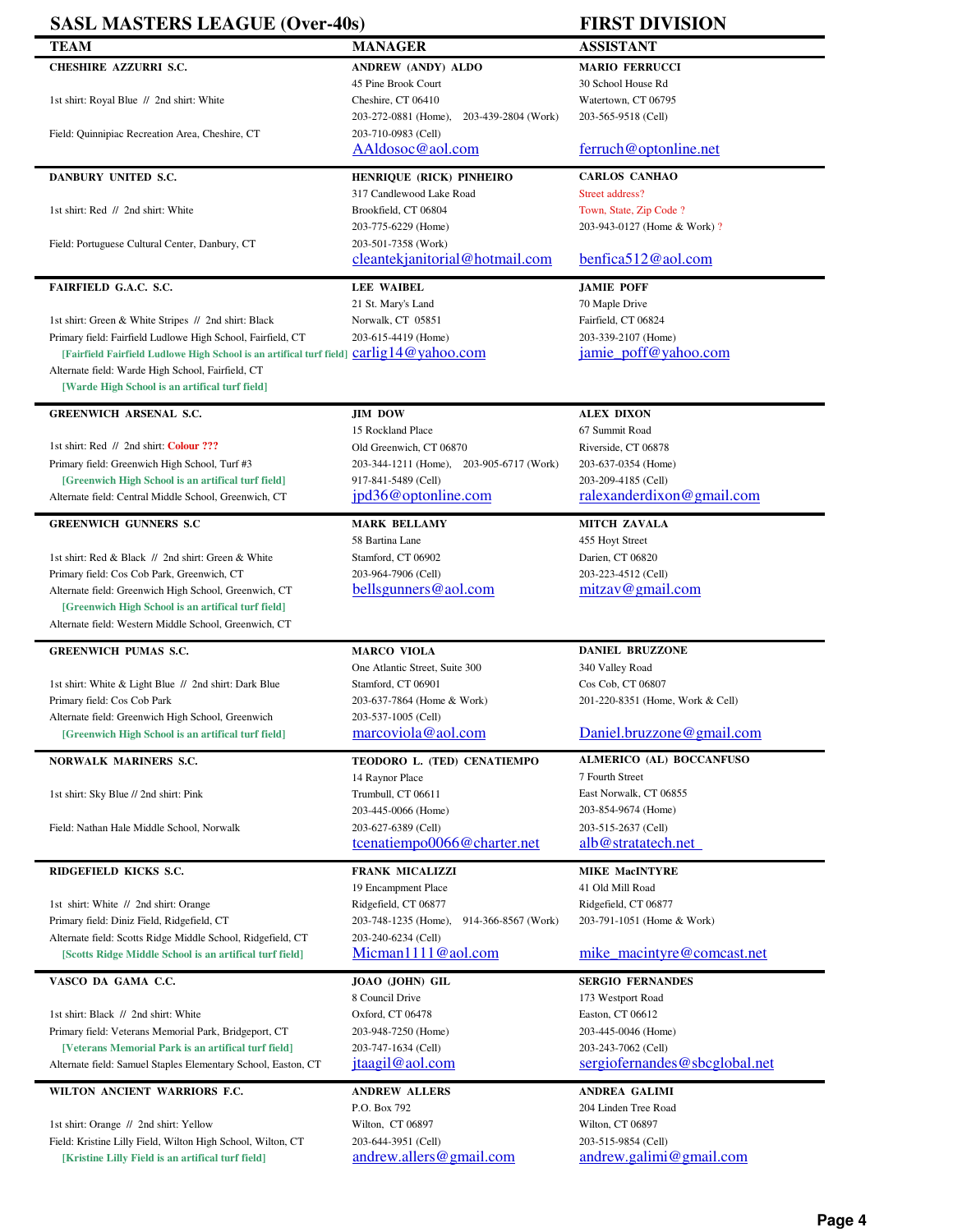| <b>SASL MASTERS LEAGUE (Over-40s)</b>                                                                          |                                                                    | <b>SECOND DIVISION</b>                                           |
|----------------------------------------------------------------------------------------------------------------|--------------------------------------------------------------------|------------------------------------------------------------------|
| <b>TEAM</b>                                                                                                    | <b>MANAGER</b>                                                     | <b>ASSISTANT</b>                                                 |
| <b>ALBANIAN EAGLES S.C.</b>                                                                                    | <b>VEZIR MEMETI</b>                                                |                                                                  |
|                                                                                                                | 96 Woolston Street                                                 | Vezir additionally:                                              |
| 1st shirt: Red // 2nd shirt: White                                                                             | Watertown, CT (zip code?)                                          | 860-274-8674 (Home)                                              |
|                                                                                                                | 203-519-2639 (Cell)                                                | 203-879-2555 (Work)                                              |
| Field: Bucks Hill Park, Waterbury, CT                                                                          | vezirm@optonline.net                                               | VMemeti@RichardsMetalProducts.com                                |
| <b>CHESHIRE INTER F.C.</b>                                                                                     | <b>MAYRO VALENZUELA</b>                                            | <b>LOU MENDONCA</b>                                              |
|                                                                                                                | 200 Lenox Street                                                   | 65 Wyndemere Court                                               |
| 1st shirt: Maroon & Blue stripes // 2nd shirt: Yellow                                                          | New Haven, CT 06513                                                | Cheshire, CT 06410                                               |
|                                                                                                                | 475-434-9007 (Home & Work)<br>valenztacua@gmail.com                | 203-272-7141 (Home),<br>860-681-9349 (Work)<br>mjustmatt@cox.net |
| Field: Quinnipiac Recreation Fields, Cheshire, CT                                                              |                                                                    |                                                                  |
| DERBY QUITUS S.C.                                                                                              | JUAN CARLOS FIALLOS, Sr.                                           | <b>HUMPHRY LEMA</b>                                              |
|                                                                                                                | 126 South Cliff Street                                             | 138 Olivia Street                                                |
| 1st shirt: Blue & Red // 2nd shirt: White                                                                      | Ansonia, CT 06401                                                  | Derby, CT 06418                                                  |
| Primary field: Witek Park, Derby, CT                                                                           | 203-734-8288 (Home)<br>203-627-8608 (Cell)                         | 203-734-2136 (Home)                                              |
| Alternate field: Bradley School, Derby, CT                                                                     | jcfiallos@att.net                                                  | $ldu37@$ yahoo.com                                               |
|                                                                                                                |                                                                    |                                                                  |
| <b>GUILFORD BELL CURVE S.C.</b>                                                                                | RICHARD LYNCH                                                      | <b>TIM GEELAN</b>                                                |
|                                                                                                                | 242 Old Sachems Head                                               | 126A Union Street                                                |
| 1st shirt: Dark Green // 2nd shirt: White                                                                      | Guilford, CT 06437                                                 | Guilford, CT 06437                                               |
| Primary field: Guilford High School, Guilford, CT                                                              | 203-453-8815 (Home),<br>203-787-0275 (Work)                        | 203-453-6048 (Home)                                              |
| [Guilford High School is an artifical turf field]<br>Alternate field: Cox School, Guilford, CT                 | 203-530-4366 (Cell)<br>rlynch@ltke.com                             | tgeelan@gsbyourbank.com                                          |
|                                                                                                                |                                                                    |                                                                  |
| NEW HAVEN AMERICANS S.C.                                                                                       | <b>JAMES TAYLOR</b>                                                | <b>MIKE ARMELLINO</b>                                            |
|                                                                                                                | 45 Hobart Street                                                   | 91 Morris Street                                                 |
| 1st shirt: White // 2nd shirt: Black                                                                           | New Haven, CT 06511                                                | West Haven, CT 06516                                             |
|                                                                                                                | 203-776-9591 (Home),<br>203-776-4995 (Work)<br>203-507-5753 (Cell) | 203-676-5687 (Cell)                                              |
| Field: Peck Place School, Orange, CT                                                                           | maya1269@msn.com                                                   | armellino1@comcast.net                                           |
|                                                                                                                |                                                                    |                                                                  |
| NORWALK SPORT COLOMBIA F.C.                                                                                    | <b>WILSON ROJO</b>                                                 | <b>WILLY RODRIGUEZ</b>                                           |
|                                                                                                                |                                                                    |                                                                  |
|                                                                                                                | 40 Kettle Road                                                     | 17 Heather Lane                                                  |
| 1st shirt: Yellow // 2nd shirt: Dark Blue                                                                      | Norwalk, CT 06850                                                  | Norwalk, CT 06851                                                |
|                                                                                                                | 203-847-4919 (Home)                                                | 203-286-7325 (Home)                                              |
| Primary field: Nathan Hale Middle School, Norwalk, CT                                                          |                                                                    | 203-984-4388 (Work)                                              |
| Alternate field: Veterans Memorial Park, East Norwalk, CT                                                      | wilro $45@$ gmail.com                                              | yesid630@msn.com                                                 |
| SOUTHEAST ROVERS S.C.                                                                                          | <b>CARLO POLIMENI</b>                                              | <b>SHANE CLARKE</b>                                              |
|                                                                                                                | 31 Glenwood Avenue                                                 | 80 Cove View Road                                                |
| 1st shirt: Sky Blue // 2nd shirt: Navy Blue                                                                    | New London, CT 06320                                               | New London, CT 06320                                             |
| Primary field: Spera Park, Waterford, CT                                                                       | 860-460-3057 (Cell)                                                | 860-460-4881(Cell)                                               |
| Alternate field: New London High School, New London, CT<br>[New London High School is an artifical turf field] | cpoli41850@aol.com                                                 | 860-446-1266 (Work)<br>shaneclarke@sbcglobal.net                 |
|                                                                                                                |                                                                    |                                                                  |
| STAMFORD UNITED S.C.                                                                                           | <b>COLIN SAUNDERS</b>                                              | <b>BRETT SZCZESNY</b>                                            |
|                                                                                                                | 304 Sundance Road                                                  | 85 Harpsichord Turnpike                                          |
| 1st shirt: Light Blue // 2nd shirt: White                                                                      | Stamford, CT 06905                                                 | Stamford, CT 06903                                               |
| Field: West Beach Park, Stamford, CT                                                                           | 203 569 6352 (Home)<br>203-391-4112 (Cell)                         | 203-359-8054 (Home), 203-222-4302 (Work)<br>203-980-6637 (Cell)  |
| [West Beach Park is an artifical turf field]                                                                   | colin.saunders@waters.nestle.com                                   | szczesny@halloransage.com                                        |
|                                                                                                                |                                                                    |                                                                  |
| STORM F.C.                                                                                                     | <b>SCOTT HOPPER</b>                                                | <b>ERIC GAASERUD</b>                                             |
| 1st shirt: Black // 2nd shirt: White                                                                           | 160 Roseville Road<br>Westport, CT 06880                           | 35 Driftway Lane<br>Darien, CT 06820                             |
| Primary field: Wakeman Park, Westport, CT                                                                      | 203-221-1830 (Home)                                                | 917-836-4652 (Cell)                                              |
| [Wakeman Park has artifical turf field and grass fields]                                                       | 203-952-9697 (Cell)                                                |                                                                  |
| Alternate field: East Road Park,                                                                               | <u>thehopp@optonline.net</u>                                       | ejgaaserud@yahoo.com                                             |
| Coleytown Middle School, Westport, CT                                                                          |                                                                    |                                                                  |
| WATERBURY ALBANIANS S.C.                                                                                       | <b>ART CELAJ</b>                                                   | <b>ABIB MERSINI</b>                                              |
|                                                                                                                | 22 Logging Trail Lane                                              | 30 Burgess Road                                                  |
| 1st shirt: White // 2nd shirt: Red & Black                                                                     | Brookfield, CT 06804                                               | Morris, CT 06763                                                 |
|                                                                                                                | 203-734-4009 (Home)                                                | 860-567-3342 (Home)                                              |
| Primary field: Wilby High School, Waterbury, CT<br>Alternate field: Bucks Hill Park, Waterbury, CT             | 203-627-5261 (Cell)<br>arthurcela@sbcglobal.net                    | 860-417-9355 (Work)<br>lab-33@live.com                           |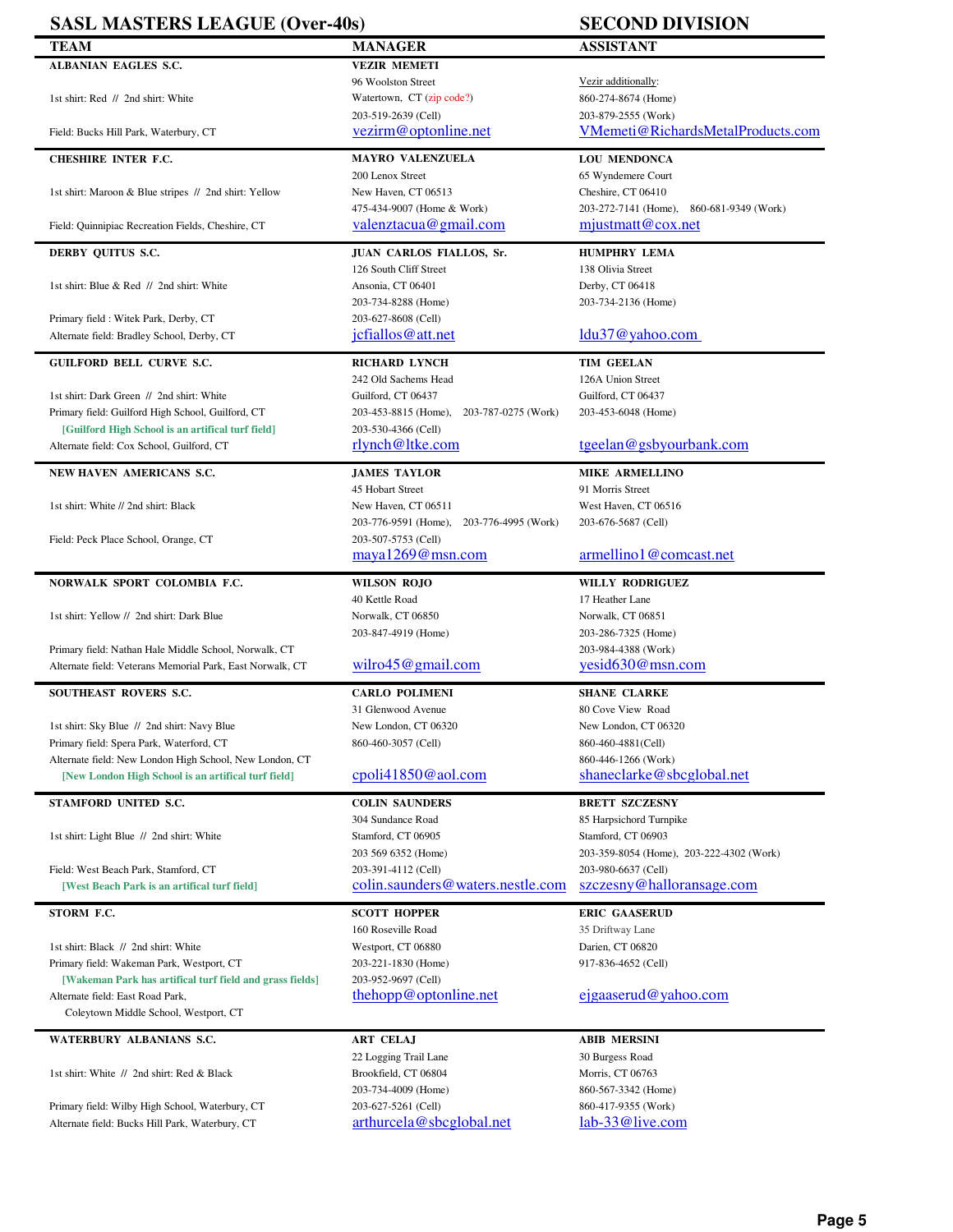| <b>SASL MASTERS LEAGUE (Over-40s)</b>                                                                              |                                                                                        | <b>THIRD DIVISION</b>                                           |
|--------------------------------------------------------------------------------------------------------------------|----------------------------------------------------------------------------------------|-----------------------------------------------------------------|
| <b>TEAM</b>                                                                                                        | <b>MANAGER</b>                                                                         | <b>ASSISTANT</b>                                                |
| <b>CHESHIRE UNITED</b>                                                                                             | <b>LOU MENDONCA</b>                                                                    | ZAVOSH (ZAV) KOHAN                                              |
|                                                                                                                    | 65 Wyndemere Court                                                                     | 230 Patton Drive                                                |
| 1st shirt: Red // 2nd shirt: Royal Blue                                                                            | Cheshire, CT 06410                                                                     | Cheshire, CT 06410                                              |
|                                                                                                                    | 203-272-7141 (Home),<br>860-681-9349 (Work)                                            | 203-206-4410 (Cell)                                             |
| Field: Quinnipiac Recreation Fields, Cheshire, CT                                                                  | mjustmatt@cox.net                                                                      | zavoshk@yahoo.com                                               |
| ELI'S F.C.                                                                                                         | STEPHEN (STEVE) FLYNN                                                                  | <b>GREG BURKE</b>                                               |
|                                                                                                                    | 124 Constitution Street, Unit 3                                                        | 16 Birch Lane                                                   |
| 1st shirt: Dark Green // 2nd shirt: White                                                                          | Wallingford, CT 06492                                                                  | Madison, CT 06443                                               |
| Field: Platt Technical High School, Milford, CT                                                                    | 203-949-0696 (Home), 860-290-6121 (Work)<br>203-430-0959 (Cell)                        | 203-245-3410 (Home), 203-245-5924 (Work)<br>203-848-5327 (Cell) |
|                                                                                                                    | stan $4171134@$ att.net                                                                | deiseboy@sbcglobal.net                                          |
|                                                                                                                    |                                                                                        | <b>COLBY WHELAN</b>                                             |
| HAMDEN UNITED S.C.                                                                                                 | <b>LEWIS BEILMAN</b><br>368 Yale Avenue                                                | 38 West Helen Street                                            |
| 1st shirt: Black // 2nd shirt: Orange                                                                              | New Haven, CT 06515                                                                    | Hamden, CT 06514                                                |
|                                                                                                                    | 203-823-9435 (home)                                                                    | 203-623-1672 (Cell)                                             |
| Primary field: Hamden Middle School, Hamden, CT                                                                    | Lib373@gmail.com                                                                       | whelancolby@yahoo.com                                           |
| Alternate field: Westwoods School, Hamden, CT                                                                      |                                                                                        |                                                                 |
| <b>MADISON CELTIC F.C.</b>                                                                                         | <b>JOHN HOUSTON</b>                                                                    | <b>RONALD KNOX</b>                                              |
|                                                                                                                    | 280 Sage Hollow Road                                                                   | 40 Waverly Road                                                 |
| 1st shirt: Green & White Hoops // 2nd shirt: Black                                                                 | Guilford, CT 06437                                                                     | Branford, CT 06405                                              |
|                                                                                                                    | 203-457-4270 (Home)                                                                    | 203-483-1803 (Home)                                             |
| Primary field: Bittner Park, Guilford, CT                                                                          | 203-435-2016 (Cell)                                                                    | 203-243-8144 (Cell)                                             |
| Alternate field: Calvin Leete Elementary School, Guilford, CT 06437 john g houston@sbcglobal.net                   |                                                                                        | madeel 9@gmail.com                                              |
| NEWINGTON PORTUGUESE S.C.                                                                                          | <b>LUIS MARCELINO</b>                                                                  | <b>MARTINHO TAVARES</b>                                         |
|                                                                                                                    | 33 Fairway Circle                                                                      | 110 Sam Green Road                                              |
| 1st shirt: Black // 2nd shirt: White                                                                               | Windsor, CT 06095<br>860-209-1444 (Cell)                                               | Coventry, CT 06238<br>860-742-1617 (Home), 860-371-6617 (Cell)  |
| Field: Martin Kellog Middle School, Newington, CT                                                                  | portoeuro@yahoo.com                                                                    | martintavares13@gmail.com                                       |
|                                                                                                                    |                                                                                        |                                                                 |
|                                                                                                                    |                                                                                        |                                                                 |
| <b>NORTH BRANFORD S.C.</b>                                                                                         | <b>MATTHEW TABER</b>                                                                   | <b>DARREN McINTYRE</b>                                          |
|                                                                                                                    | 27 James Road East                                                                     | 1028 Moosehill Road                                             |
| 1st shirt: Yellow // 2nd shirt: Blue<br>Primary field: Coginchaug High School, Durham, CT [In the spring]          | Durham, CT 06422                                                                       | Guilford, CT 06437                                              |
| [Coginchaug High School is an artifical turf field]                                                                | 860-349-0647 (Home), 860-349-7215 (Work)<br>860-759-0127 (Cell)                        | 203-435-0298 (Cell)                                             |
| Alternate field: North Branford High School, North Branford, CT [fall] mttaber@comcast.net                         |                                                                                        | darren@onlymyemail.com                                          |
|                                                                                                                    |                                                                                        |                                                                 |
| NORTH HAVEN S.C.                                                                                                   | <b>STEVE BLUMENTHAL</b>                                                                | R.J. NOTARO                                                     |
| 1st shirt: Maroon // 2nd shirt: White                                                                              | 49 Winchester Drive<br>North Haven, CT 06473                                           | 128 Shawmut Avenue<br>North Haven, CT 06473                     |
|                                                                                                                    | 203-239-4929 (Home), 203-255-8455 (Work)                                               | 203-239-0296 (Home), 203-239-1641 (Work)                        |
| Primary field: Ridge Road, Elementary School, North Haven, CT                                                      | 203-215-2555 (Cell)                                                                    | 203-605-8434 (Cell)                                             |
| Alternate field: Memorial Field, North Haven, CT                                                                   | sublumenthal 4@gmail.com                                                               | rnotaro 517@aol.com                                             |
| STAMFORD CITY S.C.                                                                                                 | <b>RICH SANTER</b>                                                                     | PETER LOWE                                                      |
|                                                                                                                    | 130 Ocean Drive East                                                                   | 167 Shadow Ridge Road                                           |
| 1st shirt: Light Blue // 2nd shirt: White                                                                          | Stamford, CT 06902                                                                     | Stamford, CT 06905                                              |
|                                                                                                                    | 203-324-1212 (Home)                                                                    | 203 461 8060 (Home)                                             |
| Field: West Beach, Stamford, CT                                                                                    | 203 919 6937 (Cell)                                                                    | 914-524-1732 (Work)<br>peteralowe@gmail.com                     |
|                                                                                                                    | $\overline{\text{rsanter}\omega\text{yahoo.com}}$                                      |                                                                 |
| WALLINGFORD MORELIA S.C.                                                                                           | <b>OCTAVIO DOMINGUEZ</b>                                                               | <b>JOEL DOMINGUEZ</b>                                           |
|                                                                                                                    | 2 Nichols Street                                                                       | 154 Cherry Street                                               |
| 1st shirt: Yellow & Red // 2nd shirt: White & Red                                                                  | Wallingford, CT 06492<br>203-284-1668 (Home)                                           | Wallingford, CT 06492<br>203-265-5646 (Home)                    |
| Primary field: Woodhouse Field #2, Wallingford, CT                                                                 | 203-804-1561 (Cell)                                                                    | 203-213-6256 (Cell)                                             |
| Alternate field: As per the Wallingford Park & Rec Dept's assignment                                               | octavio.dominguez@nucor.com                                                            | Joel.Dominguez@snet.net                                         |
| WILTON WOLVES S.C.                                                                                                 | <b>COLLIN HAN</b>                                                                      | <b>JOHN JANSEN</b>                                              |
|                                                                                                                    | 20 Casement Street                                                                     | 2 Shady Lane                                                    |
| 1st shirt: Red // 2nd shirt: White                                                                                 | Darien, CT 06820                                                                       | Stamford, CT 06903                                              |
| Primary field: Middlebrook School, Wilton, CT                                                                      | 203-826-8106 (Home)                                                                    | 203-550-3637 (Home)                                             |
| Alternate field: Kristine Lilly Field, Wilton (High School)<br>['Kristine Lilly Field' is an artifical turf field] | 203-243-5775 (Cell)<br>$\frac{\text{collinhan2008}}{0 \text{g} \cdot \text{mail.com}}$ | 203-550-3637 (Cell)<br>jansenjk@yahoo.com                       |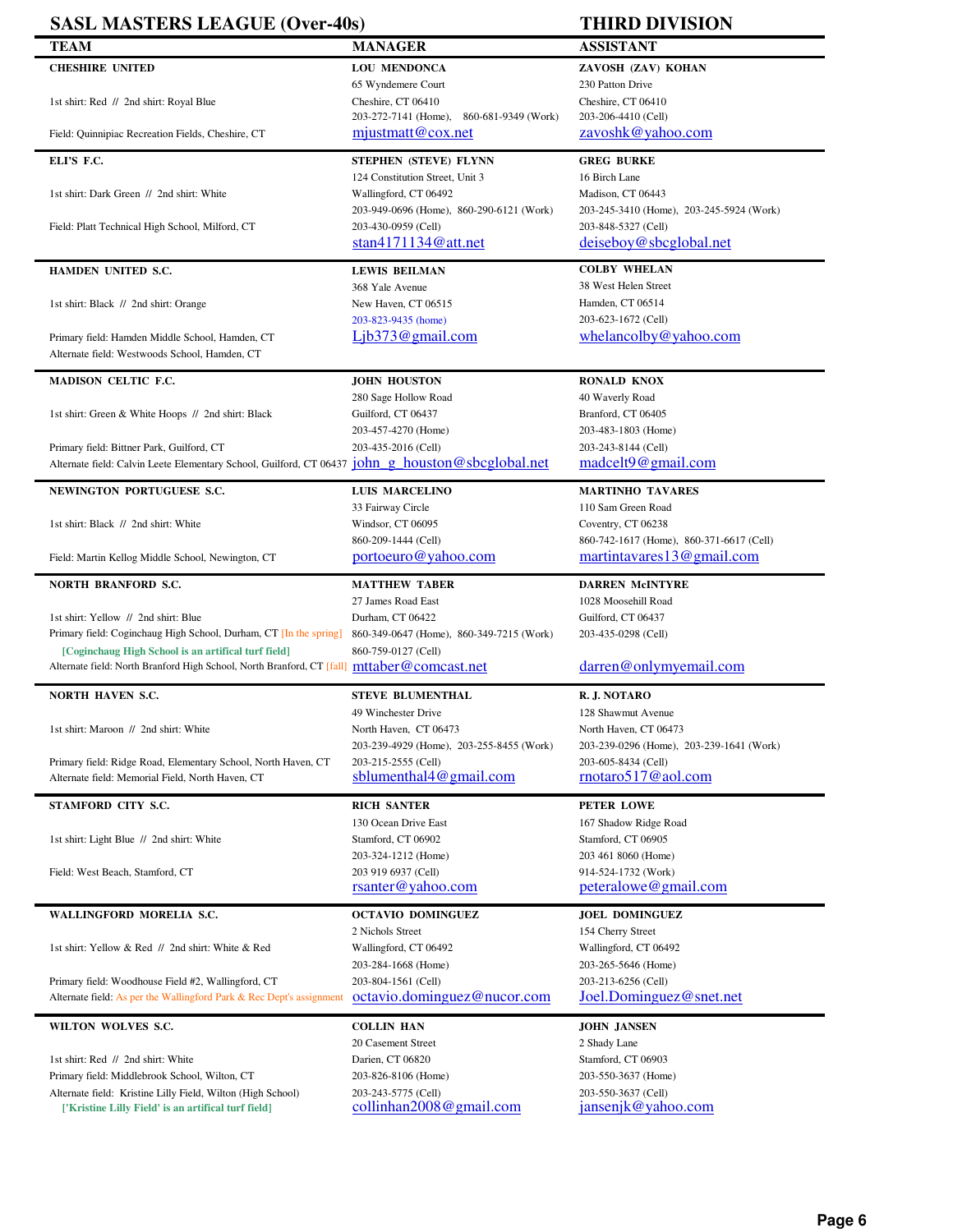| <b>SASL OVER-50 LEAGUE</b>                                                                                              |                                                                 | <b>FIRST DIVISION</b>                                           |
|-------------------------------------------------------------------------------------------------------------------------|-----------------------------------------------------------------|-----------------------------------------------------------------|
| <b>TEAM</b>                                                                                                             | <b>MANAGER</b>                                                  | <b>ASSISTANT</b>                                                |
| <b>CHESHIRE AZZURRI S.C.</b>                                                                                            | ZAVOSH (ZAV) KOHAN                                              | <b>JOE CARLOS</b>                                               |
|                                                                                                                         | 230 Patton Drive                                                | 104 Hennessey Farm Road                                         |
| 1st shirt: White // 2nd shirt: Blue                                                                                     | Cheshire, CT 06410                                              | Southbury, CT 06488                                             |
|                                                                                                                         | 203-206-4410 (Cell)                                             | 203-558-0059 (Cell)                                             |
| Field: Quinnipiac Recreation Fields, Cheshire, CT                                                                       | zavoshk@yahoo.com                                               | jcarlos63@comcast.net                                           |
| CLUB NAPOLI S.C.                                                                                                        | <b>GIGI GAROFANO</b>                                            | <b>BRUNO RIZZACASA</b>                                          |
|                                                                                                                         | 226 Old Post Road                                               | 61 Cedar Hill Rdoad                                             |
| 1st shirt: Light Blue // 2nd shirt: White                                                                               | Northford, CT 06472-1039                                        | Milford, CT 06460                                               |
|                                                                                                                         | 203-484-7977 (Home), 203-231-8936 (Cell)                        | 203-783-3091 (Home)                                             |
| Field: North Farms Park, North Branford, CT                                                                             | tmgarof@comcast.net                                             | Bruno.Rizzacasa@pb.com                                          |
| DARIEN BLUE WAVE S.C.                                                                                                   | <b>ILYA VATMAN</b>                                              | <b>MIKE MORRIS</b>                                              |
|                                                                                                                         | 2181 Long Ridge Road                                            | 107 Concord Avenue                                              |
| 1st shirt: Blue & White Striped // 2nd shirt: Green & White Striped                                                     | Stamford, CT 06903                                              | White Plains, NY 10606                                          |
| Primary field: Middlesex Middle School, LOWER Field, Darien, CT                                                         | 203-517-6983 (Home)                                             | 914-761-6241 (Home)                                             |
| Alternate field: Darien High School, Oval Turf, Darien, CT                                                              |                                                                 | 914-548-7697 (Cell)                                             |
| [Darien High School is an artifical turf field]                                                                         | ilyavatman@yahoo.com                                            | mikemorris1998@yahoo.com                                        |
| <b>GLASTONBURY CELTIC F.C.</b>                                                                                          | <b>DAVID CRONIN</b>                                             | <b>DANA BARNES</b>                                              |
|                                                                                                                         | 139 Apple Hill                                                  | 1 Scarborough Road                                              |
| 1st shirt: Green & White Hoops // 2nd shirt: Grey & Lime Green                                                          | Wethersfield, CT 06109                                          | Simsbury, CT 06070                                              |
|                                                                                                                         | 860-529-0200 (Home)                                             | 860-930-1933 (Cell)                                             |
| Primary field: Irish-American Club (IAHS), Glastonbury, CT                                                              | 860-729-5040 (Cell)                                             |                                                                 |
| Alternate field: Veterans Memorial Field, Manchester, CT                                                                | dcronin@cox.net                                                 | dbarnes@concordequitygroup.com                                  |
| <b>GREENWICH ARSENAL S.C.</b>                                                                                           | <b>DAVE GELCIUS</b>                                             | <b>MARK GRUND</b>                                               |
|                                                                                                                         | 28 Concord Street                                               | 5 Ettl Lane                                                     |
| 1st shirt: Red // 2nd shirt: White                                                                                      | Greenwich, CT 06831                                             | Greenwich, CT 06831                                             |
|                                                                                                                         | 203-532-9552 (Home)                                             | 203-531-6634 (Home)                                             |
| Primary field: Greenwich High School, Greenwich, CT                                                                     | 845-623-3643 (Work)                                             | 203-585-4099 (Cell)                                             |
| [Greenwich High School is an artifical turf field]<br>Alternate field: Western Middle School, Greenwich, CT             | 203-685-7674 (Cell)<br>dgelcius@optonline.net                   | mgrund1@verizon.net                                             |
|                                                                                                                         |                                                                 |                                                                 |
| <b>GREENWICH GUNNERS S.C.</b>                                                                                           | <b>STEVE BRETSCHGER</b>                                         | <b>STEPHEN CAHILL</b>                                           |
|                                                                                                                         | 33 Mary Lane                                                    | 20 Church Street A26                                            |
| 1st shirt: Red & White // 2nd shirt: Yellow                                                                             | Riverside, CT 06878                                             | Greenwich, CT 06830                                             |
|                                                                                                                         | 203 637-1882 (Home)                                             | 610-248-0205 (Cell)                                             |
| Primary field: Greenwich High School                                                                                    | 203 922-6850 (Work)<br>203 559-2085 (Cell)                      |                                                                 |
| [Greenwich High School is an artifical turf field]                                                                      | psbsct@aol.com                                                  | cahill. stephen@gmail.com                                       |
| Alternate field: Western or Central Middle Schools, Greenwich, CT                                                       |                                                                 |                                                                 |
| GUILFORD BLACK EAGLES S.C.                                                                                              | TOM KARASAY                                                     | <b>JOSE LEITE</b>                                               |
|                                                                                                                         | 74 Magna Lane                                                   | 117 Roger Road                                                  |
| 1st shirt: White // 2nd shirt: Red                                                                                      | Westbrook, CT 06498                                             | New Haven, CT 06515                                             |
| Primary field: Calvin Leete School, Guilford, CT                                                                        | 860-399-7799 (Home), 203-786-8203 (Work)<br>860-575-1443 (Cell) | 203-389-9799 (Home), 203-688-9588 (Work)<br>203-273-6828 (Cell) |
| Alternate field: Guilford High School, Guilford, CT<br>Primary field: Nike Recreation Fields ('Nike Site'), Shelton, CT | ceylan3@comcast.net                                             | $iose.$ leite @ ynhh.org                                        |
| NEW BRITAIN FALCONS F.C.                                                                                                | KAZIMIERZ (KAZ) PILIP                                           | <b>MAREK JABLONSKI</b>                                          |
|                                                                                                                         | 447 Eddy Glover Boulevard                                       | 20 Sunnyridge Road                                              |
| 1st shirt: White // 2nd shirt: Red                                                                                      | New Britain, CT 06053                                           | Avon, CT 06001                                                  |
|                                                                                                                         | 860-225-6958 (Home)                                             | 860-675-1792 (Home)                                             |
| Primary field: Falcon Field, New Britain, CT                                                                            | 860-895-7331 (Cell)                                             | 860-306-0722 (Cell)                                             |
| Alternate field: Stanley Quarter Park, New Britain, CT                                                                  | kazpilip@comcast.net                                            | $m_12006$ wm@yahoo.com                                          |
| STRATFORD AMICI S.C.                                                                                                    | <b>RAPHAEL ZRIBI</b>                                            | SANDRO PIZZACAROLA                                              |
|                                                                                                                         | 9 Grove Street                                                  | 34 Canoe Brook Road                                             |
| 1st shirt: Blue // 2nd shirt White                                                                                      | Ansonia, CT 06401                                               | Trumbull, CT 06611                                              |
|                                                                                                                         | 203-516-5908 (Home)                                             | 203-261-3028 (Home), 203-368-2300 (Work)                        |
| Field: Short Beach Park, Stratford, CT                                                                                  |                                                                 | 203-257-5474 (Cell)                                             |
|                                                                                                                         | zribifamily@comcast.net                                         | info@sandrohome.com                                             |
| VASCO DA GAMA C.C.                                                                                                      | <b>JOE BARROSO</b>                                              | <b>FERNANDO FERREIRA</b>                                        |
|                                                                                                                         | 370 Holland Road                                                | 111 Parkview Avenue                                             |
|                                                                                                                         |                                                                 |                                                                 |

Primary field: Nike Recreation Fields ('Nike Site'), Shelton, CT 203-916-7399 (Home) 203-374-3352 (Home) 203-374-3352 (Home) 203-374-3352 (Home) 203-615-1044 (Cell) 203-615-1044 (Cell) 203-815-1044 (Cell) 203-615-1044 (Cel Alternate field: Veterans Memorial Park, Madison Avenue, Bridgeport, CT 203-365-7604 (Work) / 203-218-2318 (Cell) 203-615-1044 (Cell)<br>[Veterans Memorial Park is an artifical turf field] barrosoj@sacredheart.edu frfr58@aol. [Veterans Memorial Park is an artifical turf field]

 $\blacksquare$